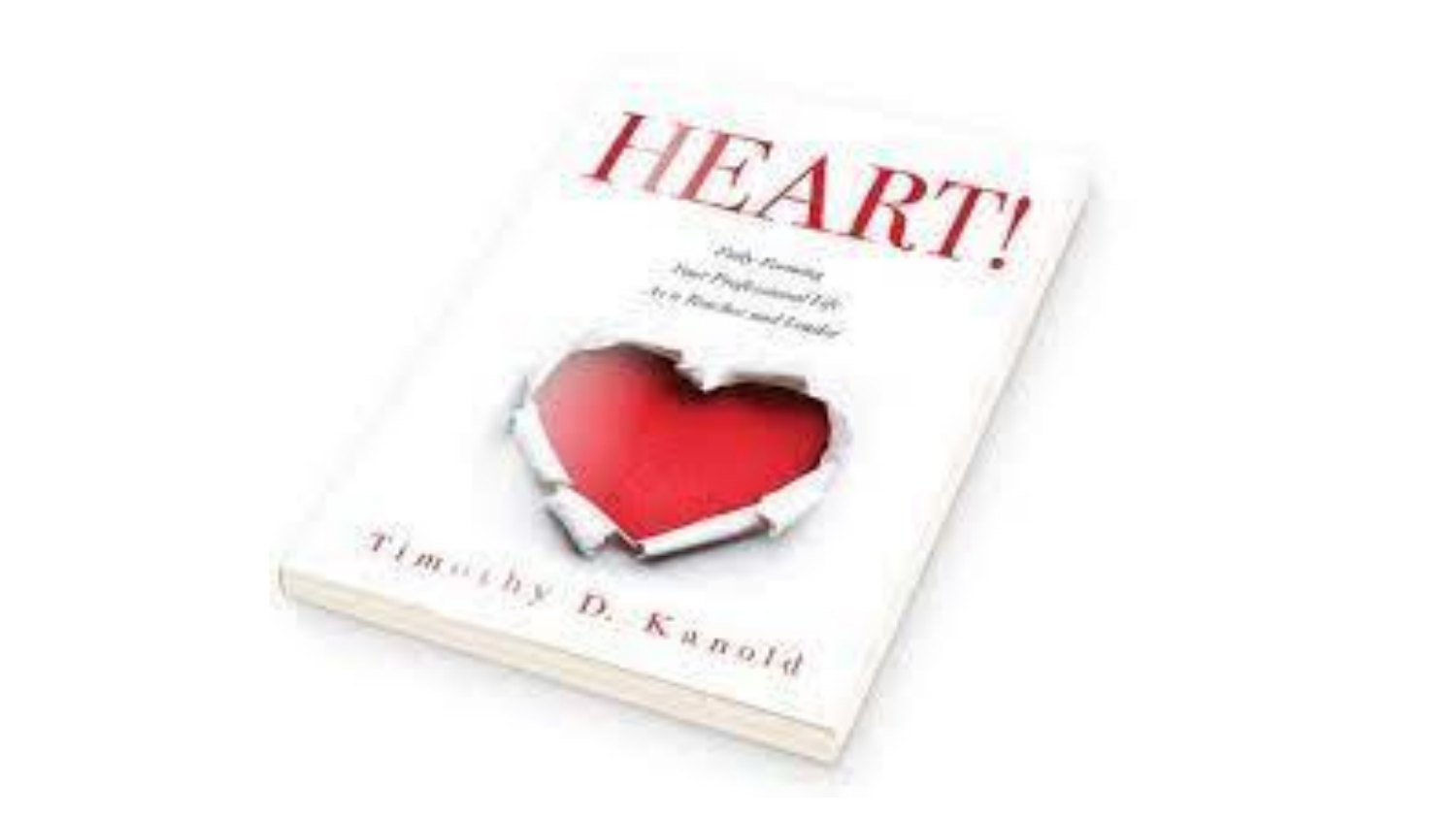Characteristics Engaged Teacher

Positive energy

**Exciting** 

**Effort** 

What is happening 70%

Learning but no emotional connections students are missing extensions

**Majority** 

What adults can see

**Connecting** 

Know interests-teaching to interests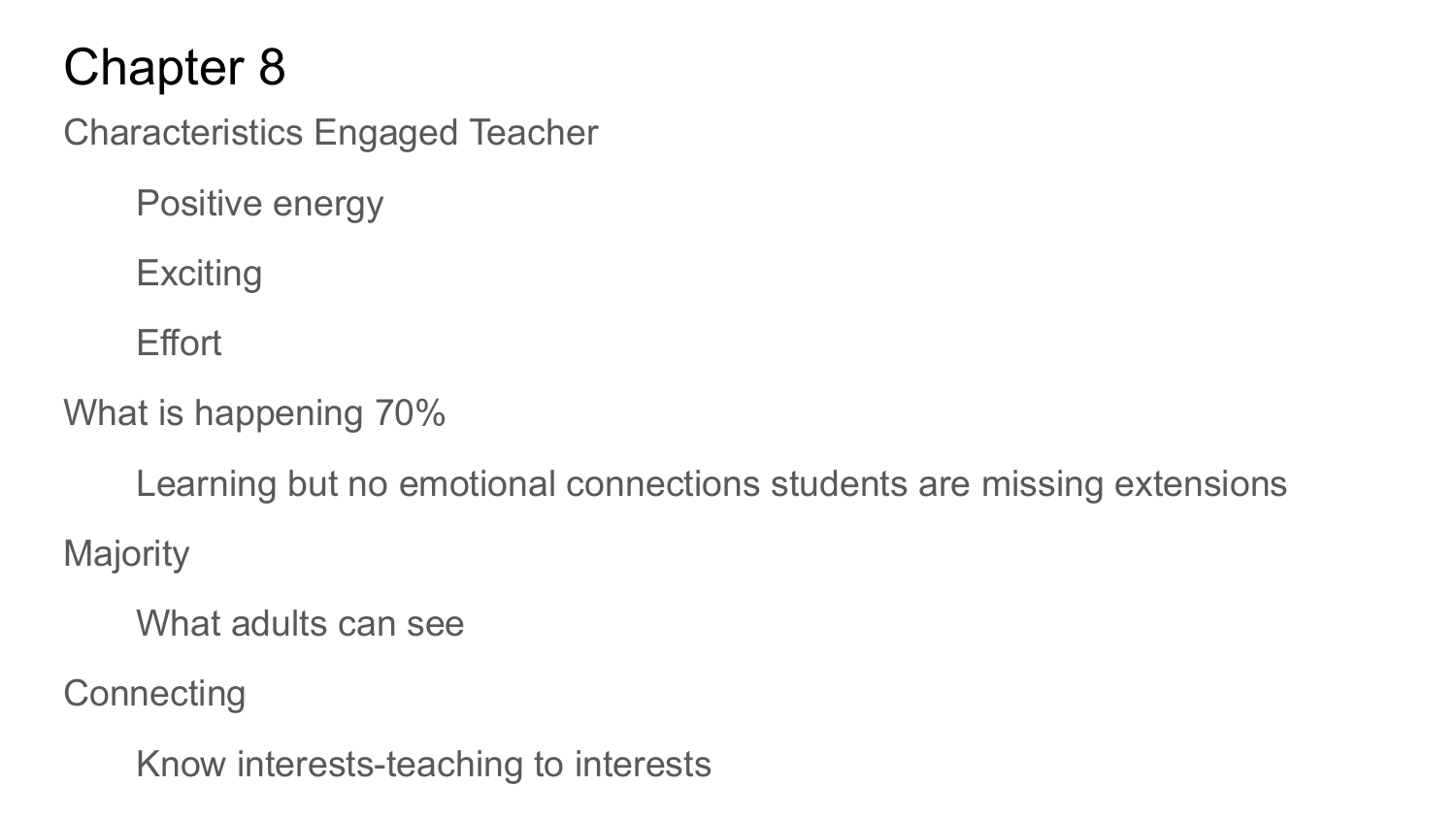Capacity to become more fully engaged? What is something you could start doing more?

Make positive parent contacts

Taking ownership

More parent communication

Reach out for support

Give ourselves grace

Healthy balance of work and family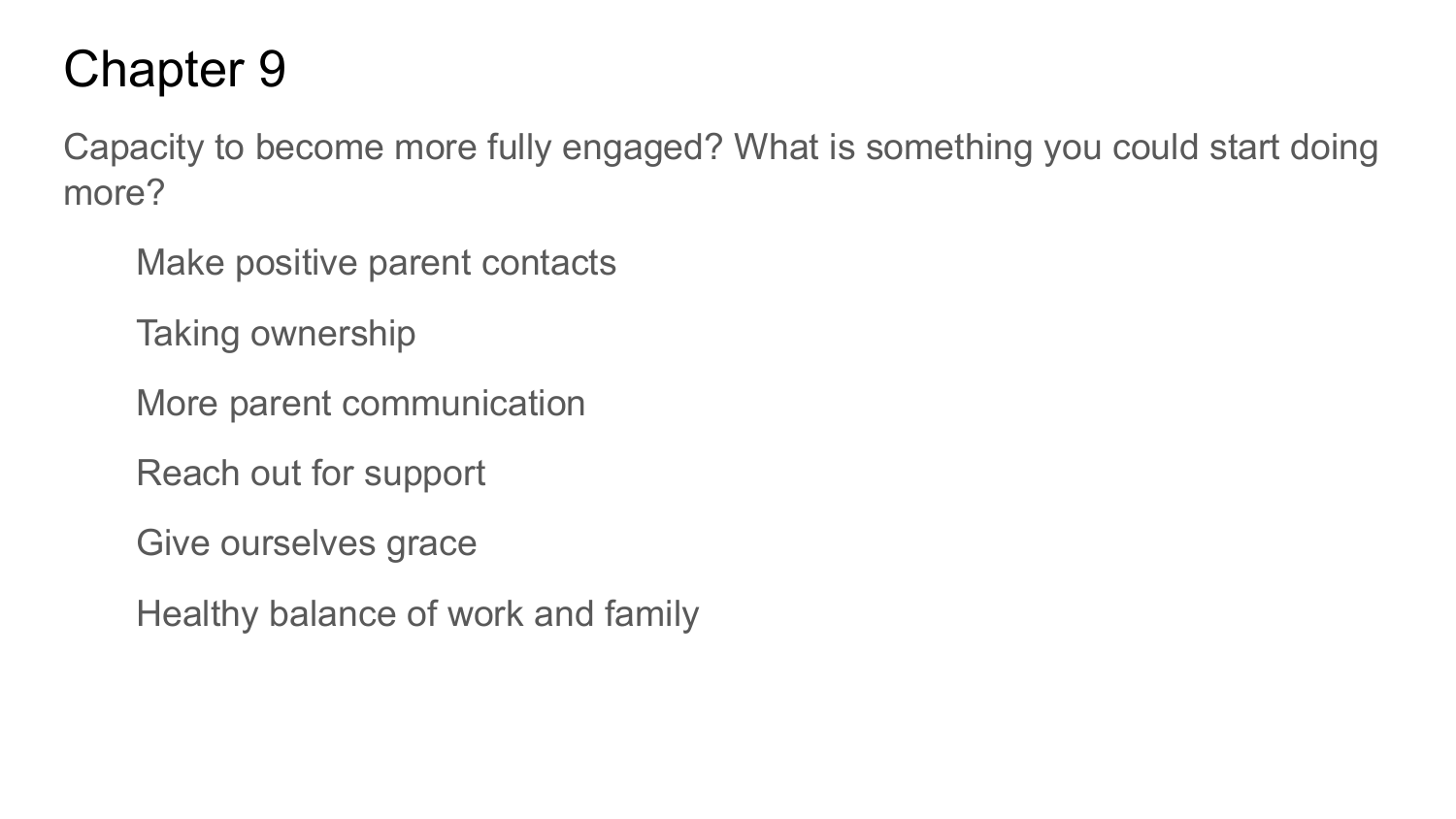What are the typical things we blame for our lack of energy? How does this impact your professional life?

Grad school

Pace have to teach

Overwhelmed

How do you feel like you multitask? Do you feel that it drains more of your energy?

I have gotten better over the years

It totally drains us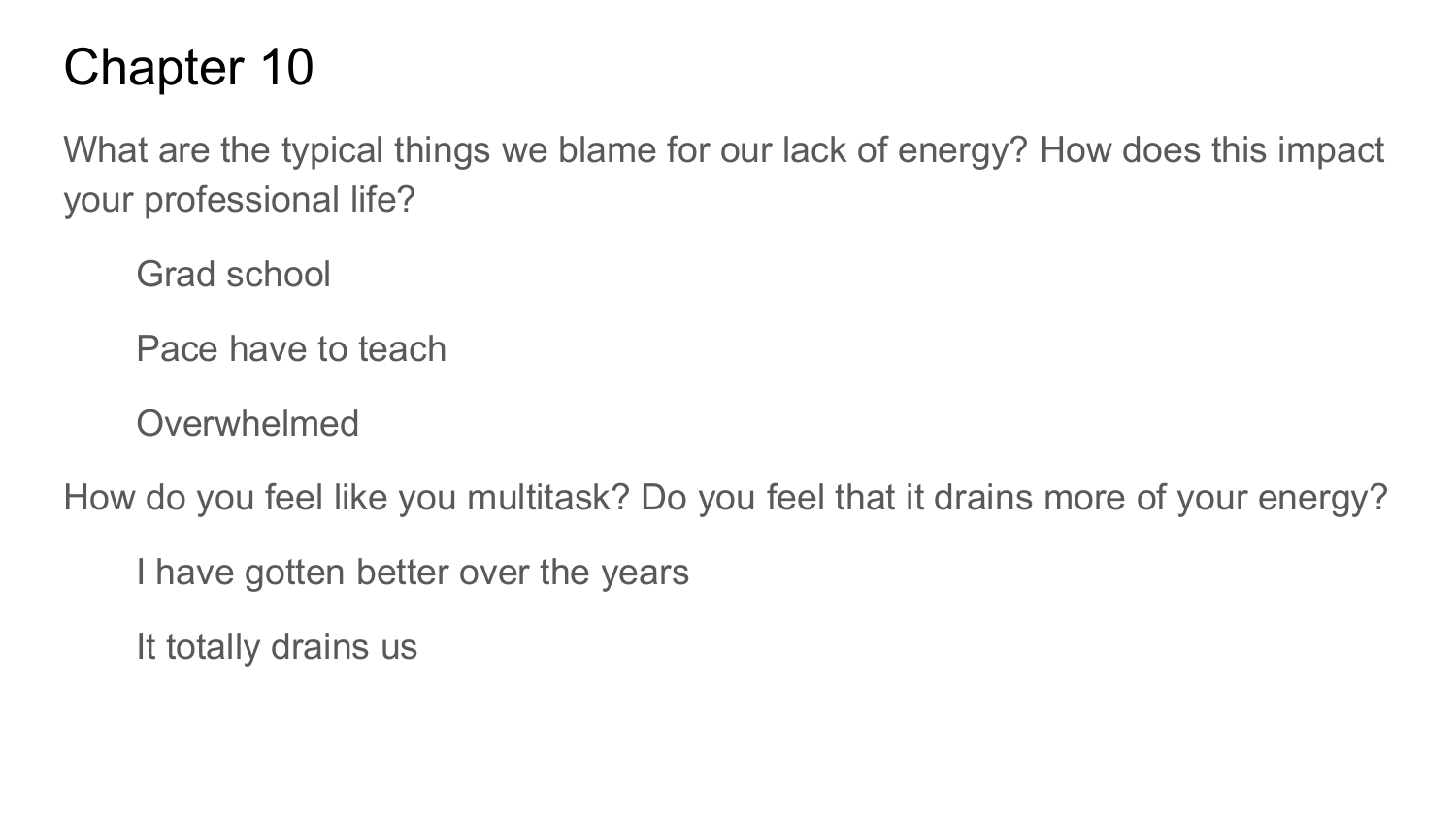Which energy quadrant do you feel like you fall into a majority of the time? What are things that cause you to drift into another quadrant?

Between Quad 1 & 11

How do you think your energy level affects your students and your colleagues? It can be have a

This chapter begins to discuss the importance of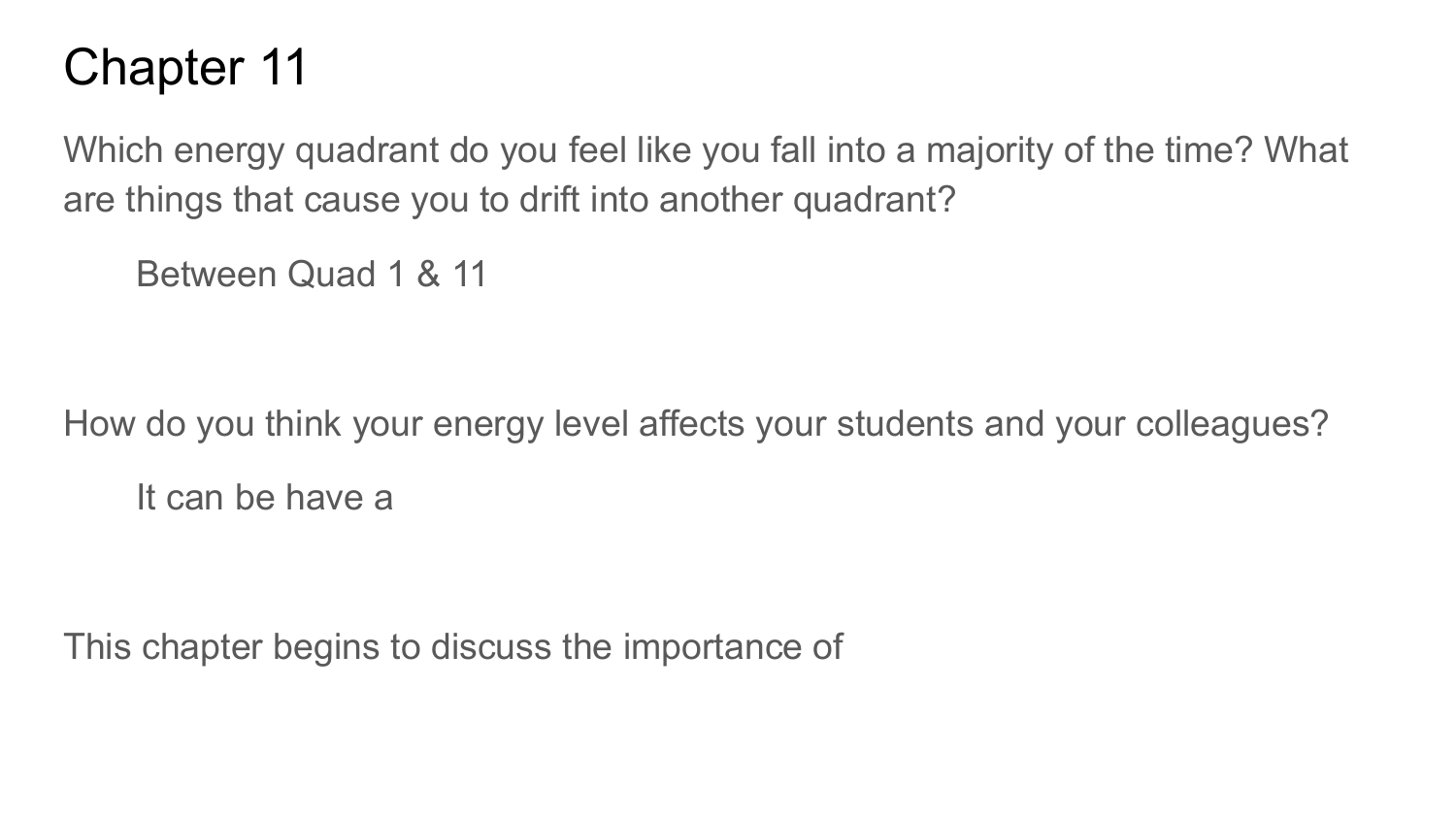Who are the "life bringers" in your life? Why do you consider them to be "life bringers"?

Family, friends, team members

What steps are you taking in order to be intentional about how you eat, move, and sleep?

Meal prep

Workout daily

Sleep is a priority at least for Roloff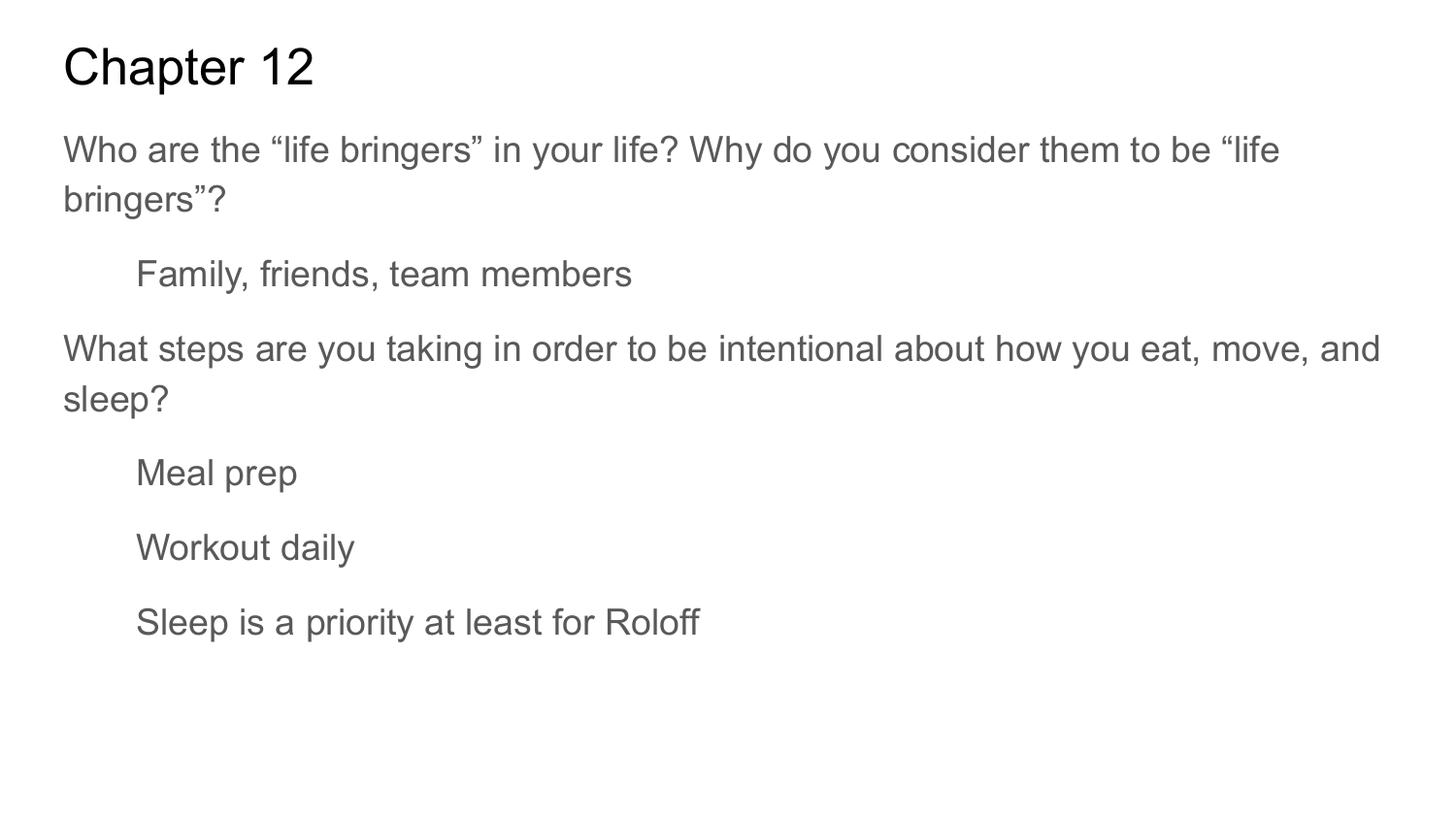Reflecting